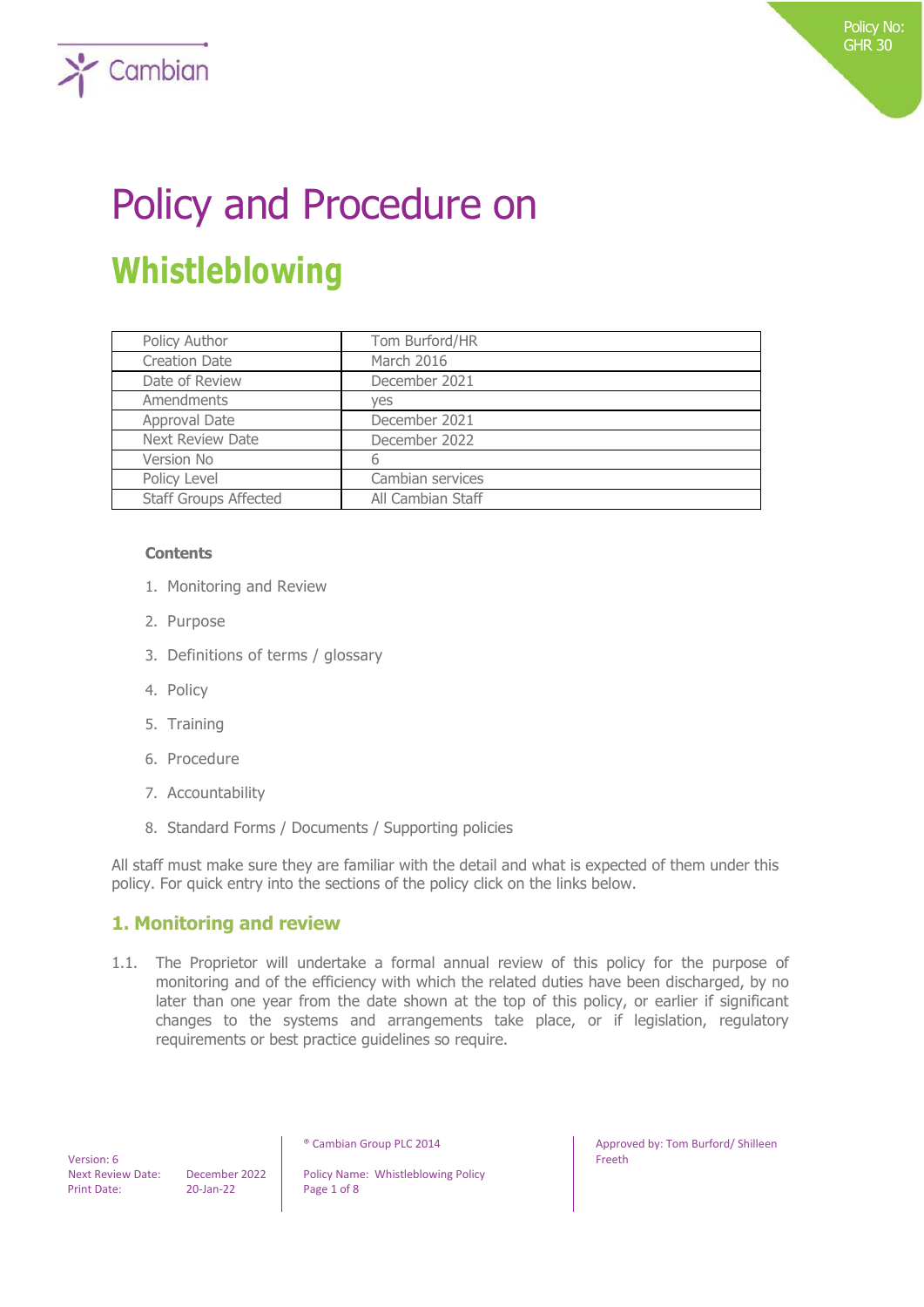

**Jeremy Wiles Sarah Chatterton Group Executive Director – Children Services Head of Education**

**Date: December 2021 Date: January 2022**

Saral Charlester

#### **2. Purpose**

- 2.1. We are committed to conducting our business with honesty and integrity, and we expect all colleagues to maintain high standards in accordance with our Code of Conduct (GHR: 37) and Code of Practice (GHR: 11). However, all organisations face the risk of things going wrong from time to time, or of unknowingly harbouring illegal or unethical conduct. A culture of openness and accountability is essential in order to prevent such situations occurring and to address them when they do occur. Whilst staff obviously forge friendships and allegiances to their colleagues, our primary loyalty at all times should be to those who use our services, and there is therefore a responsibility on every employee to report conduct that is of concern.
- 2.2. This policy ensures that Cambian complies with the Public Interest Disclosure Act 1998 (PIDA) which applies to almost all workers and employees who ordinarily work in Great Britain. The situations covered include criminal offences, risks to health and safety, failure to comply with a legal obligation, a miscarriage of justice and environmental damage.
- 2.3 The aims of this policy are:
	- To encourage colleagues to report suspected wrongdoing as soon as possible, in the knowledge that their concerns will be taken seriously, investigated as appropriate and that their confidentiality will be respected.
	- Employees and workers who make a 'protected disclosure' are protected from being treated badly or being dismissed. For a disclosure to be protected it must be made to an appropriate body. For example, disclosing a health and safety issue to the Health and Safety Executive is likely to be protected, but not if the concern was disclosed to the media.
	- To provide colleagues with guidance as to how to raise those concerns and receive feedback on any actions taken.
	- To reassure colleagues that they should be able to raise genuine concerns without fear of reprisals, even if they turn out to be mistaken.
	- To assure relatives, parents/guardians, placing authorities and inspection and registration bodies that Cambian gives high priority to securing the highest standards of behaviour from and amongst its employees.
- 2.4 This policy is intended to cover any serious concerns that someone has about any aspect of service provision or the conduct of a member of staff or others acting on behalf of Cambian. It

 Version: 6 Print Date: 20-Jan-22 Page 2 of 8

Next Review Date: December 2022 | Policy Name: Whistleblowing Policy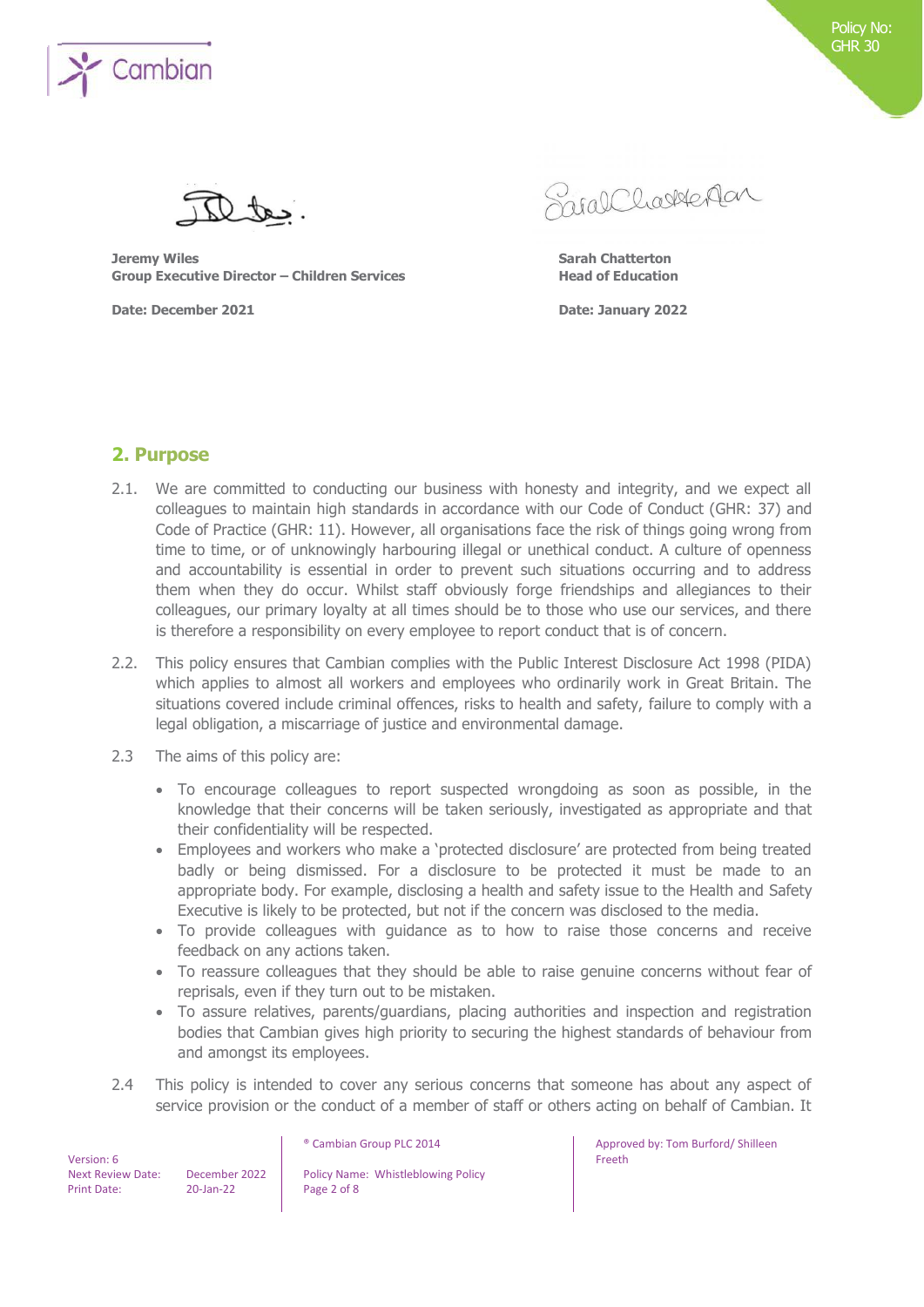

does not form part of any employee's contract of employment and we may amend it at any time.

- 2.5 This policy is in line with:
	- Keeping Children Safe in Education (September 2021)
	- Working Together to safeguard Children (July 2018),
	- Children's Homes Regulations (April 2015)
	- Health and Social Care Act 2008 (Regulated Activities) Regulations , part 3 (2015)
	- National Minimum Standards for Independent Health Care Services in Wales
	- The Independent Health Care (Wales) Regulations 2011
	- Social Services and Well-being (Wales) Act 2014
	- The 20 Principles of The Francis Review 'Freedom to Speak Up' February 2015
	- And giving due regard to Prevent Duty Guidance (March 2016),
- 2.6 This policy is made available to parents, carers, staff and individuals.

## **3. Definition of terms / Glossary**

- 3.1 Whistleblowing is the disclosure of information which relates to suspected wrongdoing or dangers at work. You are protected by law if you report any of the following;
	- suspicions or concerns regarding any type of abuse or potential harm to individuals in our care which for some reason cannot be raised under the normal safeguarding procedures as set out in our Child Protection and Safeguarding Policy 25;
	- criminal activity;
	- failure to comply with any legal or professional obligation or our regulatory requirements;
	- danger to health and safety;
	- bribery under our Anti-Bribery and Corruption Policy (GHR 31);
	- dishonesty, fraud or financial mismanagement;
	- breach of our internal policies and procedures including our Code of Conduct;
	- unauthorised disclosure of confidential information;
	- issues that are not being dealt with through clinical governance reviews or other legitimate avenues;
	- if you believe someone is covering up wrongdoing
- 3.2 A **whistleblower** is a person who raises a genuine concern relating to any of the above. All Proprietors and employees have a responsibility to carry out their duties to the highest standards of openness, probity and accountability. If you have any genuine concerns related to suspected wrongdoing or danger affecting any of our activities (a whistleblowing concern) you should report it under this policy.
- 3.3 The following complaints do not fall under Whistleblowing:

Personal grievances (for example bullying, harassment, discrimination) are not covered by whistleblowing law, unless your particular case is in the public interest. In those cases you

Next Review Date: December 2022 | Policy Name: Whistleblowing Policy

® Cambian Group PLC 2014 **Approved by: Tom Burford/ Shilleen** Freeth

Policy No: GHR 30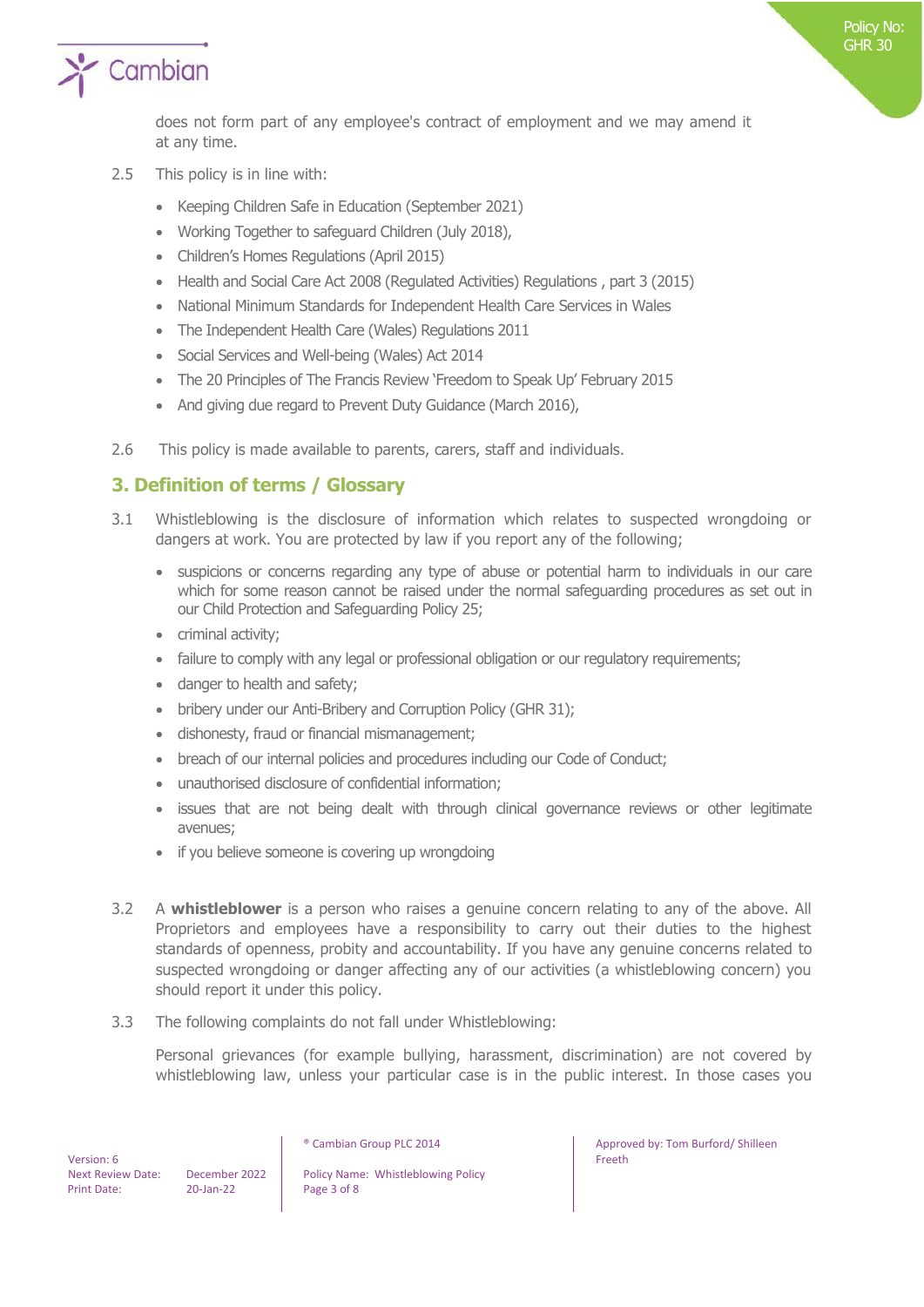

should use the Grievance Procedure (GHR 29) or Harassment and Bullying Policy (GHR 02) as appropriate.

Guidance on associated terminology is set out below.

- 3.4 **Harassment:** A person is harassed when they are subjected to unwanted physical or verbal conduct which has the purpose or effect of violating their dignity or creating an intimidating, hostile, degrading, humiliating or offensive environment for them
- 3.5 **Bullying:** A person is bullied when they are subjected to offensive, intimidating, malicious or insulting behavior which through the abuse or misuse of power makes them feel vulnerable, upset, humiliated or threatened. Such behaviour may include:
	- a staff member shouting at, being sarcastic towards, ridiculing or demeaning a pupil or colleague;
	- making physical or psychological threats;
	- overbearing supervision;
	- making inappropriately derogatory remarks about a pupil or colleague;
	- persistent unfair assessment of a pupil or colleague's work;
	- Unfairly excluding pupils from classes, projects or events.
- 3.6 Bullying does not include reasonable and constructive criticism of a pupil or colleague's work or behaviour.

## **4. Policy**

- 4.1. This policy applies to all employees (either full or part-time), bank workers or others on a temporary or casual contract, secondees, trainees, volunteers, interns or students, people involved in investigations, independent consultants, agents or sponsors for Cambian group and suppliers of services contracted to Cambian.
- 4.2 Where there is evidence of any criminal activity or child safeguarding issues, the police and/or the Local Safeguarding Children's Board (LSCB) / Child Protection Unit shall be informed immediately, in accordance with Cambian's Child Protection and Safeguarding Policy as appropriate.
- 4.3 If you are uncertain whether something is within the scope of this policy you should seek advice from the Director of HR, or from Public Concern at Work, an independent charity, whose contact details are set out in section 7.5
- 4.4 This policy does not release employees from their duty;
	- Of confidentiality in the course of their work
	- To undertake and participate in (as appropriate clinical governance reviews)
	- To participate in investigations
	- To follow company procedures.

# **5. Training**

5.1 Cambian will ensure that training courses which include whistleblowing will include awareness of how employees can raise concerns and highlight the whistleblowing helpline. Whistleblowing is covered in Cambian's e-learning modules (Myrus) – Safeguarding Children and Dealing with

 Version: 6 Print Date: 20-Jan-22 Page 4 of 8

Next Review Date: December 2022 | Policy Name: Whistleblowing Policy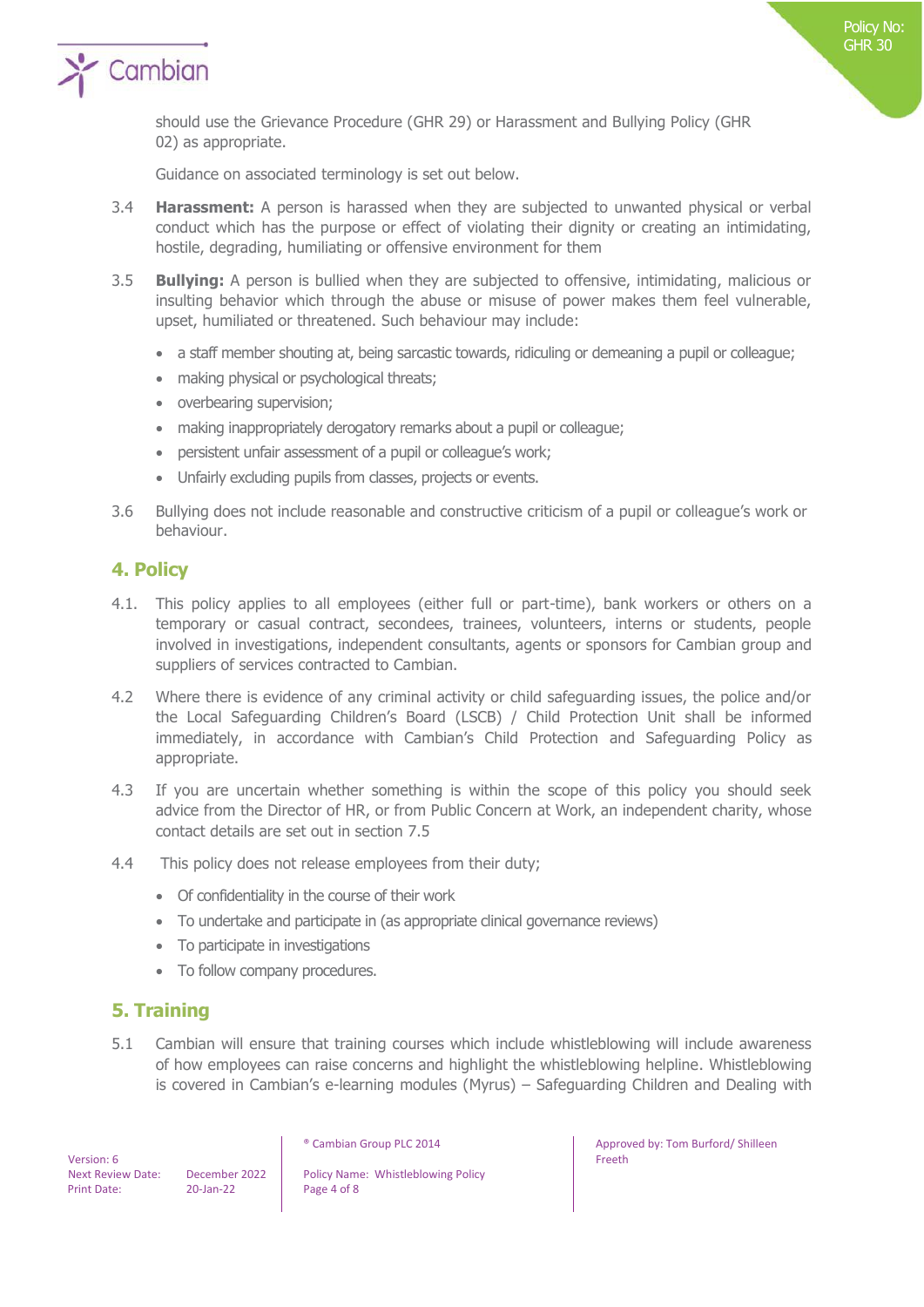

Concerns at Work. Whistleblowing is also incorporated into safeguarding workshops and induction courses.

5.2 Cambian will ensure that whistleblowing policy and procedure will also be discussed as part of the supervision programme and at staff meetings and other opportunities.

## **6. Procedure**

#### **Raising a whistleblowing concern**

- 6.1. The procedure for raising and responding to a whistleblowing concern is set out below and in GHR **30.03 Cambian Whistleblowing - Raising a Concern procedure** and GHR 30.04 **Cambian Whistleblowing - Handling a Concern procedure.**
- 6.2. We would expect that in the majority of cases you will raise any concerns with your line manager, unless you suspect your line manager to be involved, in which case please contact the Regional Manager/Lead or the Managing Director of your division, functional head or any of the Whistleblowing Officers (Section 7.5). You may tell them in person or put the matter in writing if you prefer. They may be able to agree a way of resolving your concern quickly and effectively. Your manager should make a written record of your concern, and ensure that it is properly investigated, feeding back to you as appropriate. In all cases they should refer the matter to the Whistleblowing Officer so that a complete record of all such concerns and the action taken and outcomes, is recorded.
- 6.3. However, where the matter is more serious, or you feel that your line manager has not addressed your concern, or you prefer not to raise it with someone within Cambian for any reason, you should contact our confidential independent external telephone hotline, on 0800 086 9128 (a Freephone number). This hotline is run on a 24hours, seven days a week basis by Navex Global, an independent specialist provider of whistleblowing services. Alternatively, you can contact Navex Global's EthicsPoint online service and record your concerns using their secure on-line portal at cambiangroup.ethicspoint.com
- 6.4. EthicsPoint will take down a written summary of your concern and read this back to you to ensure that they have accurately recorded your concerns. EthicsPoint will then notify the Cambian Whistleblowing Officers that a concern has been raised with them by secure e-mail and the Whistleblowing Officers will ensure that an investigation commences. After you have completed your report you will be assigned a unique code called a 'report key'. You will need to write down your report key and password and keep them in a safe place. After 5-6 business days you will be able to use your report key and password to check your report for feedback or questions.
- 6.5. Whether an individual raises a concern confidentially, via EthicsPoint, with their line manager or in any other fashion, Cambian's investigation and response time will be consistent and Cambian will be accountable for the same level of response (see **'Investigation and outcome'** below).

#### **Confidentiality**

6.6. Whichever route you use to raise your concern, we hope that people will feel able to voice whistleblowing concerns openly under this policy. However, if you want to raise your concern confidentially, we will make every effort to keep your identity secret. If it is necessary for anyone investigating your concern to know your identity, we will discuss this with you.

 Version: 6 Print Date: 20-Jan-22 Page 5 of 8

Next Review Date: December 2022 | Policy Name: Whistleblowing Policy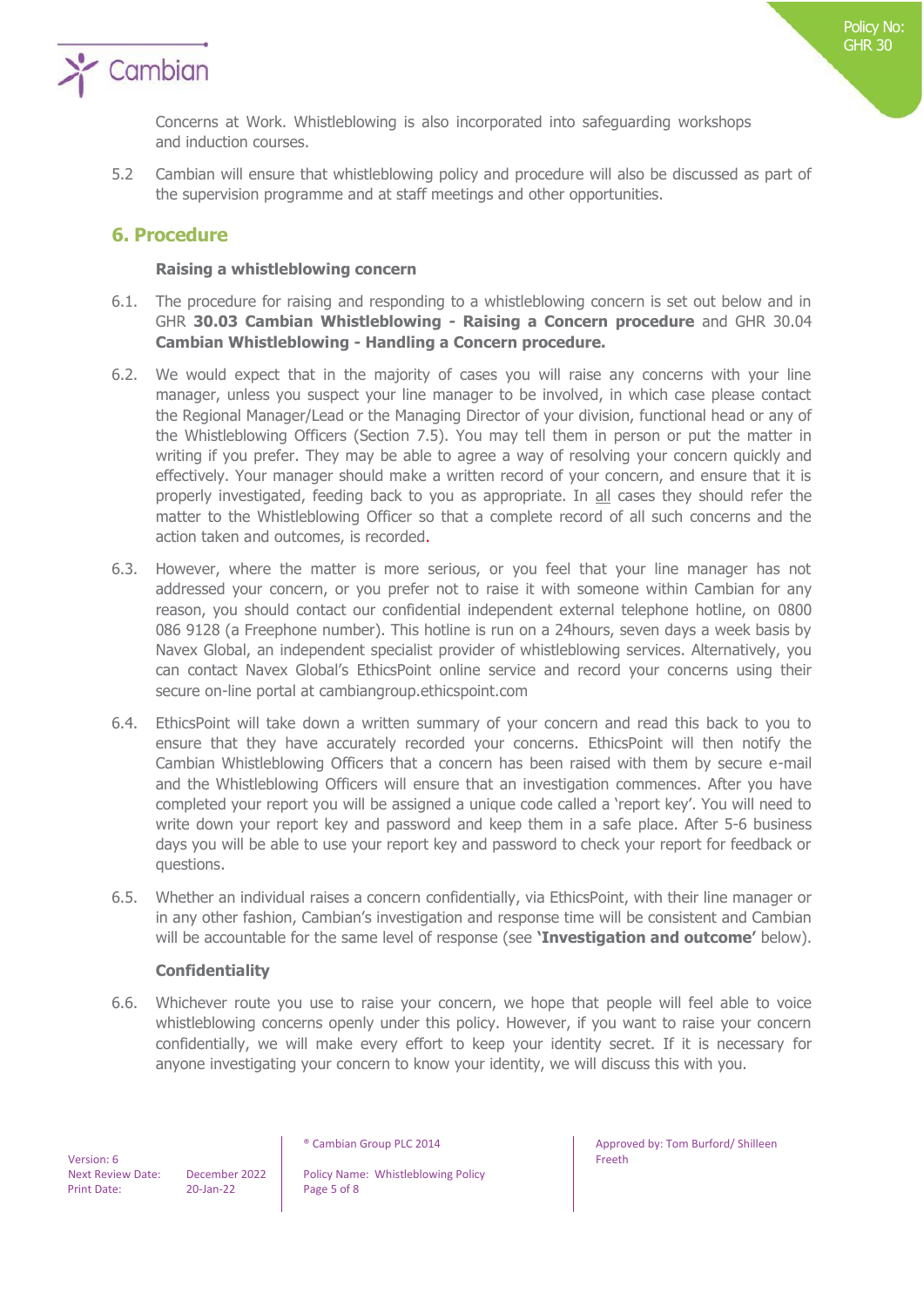

- 6.7. We do not encourage colleagues to make disclosures anonymously. Thorough investigation may be more difficult or impossible if we cannot obtain further information from you. It is also more difficult to establish the credibility of allegations. Whistleblowers who are concerned about possible reprisals if their identity is revealed should come forward to the Head of Legal or one of the other Whistleblowing Officers and appropriate measures can then be taken to preserve confidentiality. If you are in any doubt you can seek advice from Public Concern at Work, an independent whistleblowing charity who offer a confidential helpline for individuals who are thinking of whistleblowing. Their contact details are set out in section 7.5 of this policy.
- 6.8. Cambian has a duty to pass on information to others if this is required as a matter of law or in the public interest. On occasion this may mean that this cannot be done without identifying the person who raised the concern, for example:
	- Because evidence is needed in court; or
	- Cambian is involved in legal proceedings and Cambian's papers are open to scrutiny. If this happens, Cambian will discuss this with the employee beforehand.

#### **Investigation and outcome**

- 6.9. All whistleblowing incidents, regardless of the route, are sent to the Head of Employee Relations, who will nominate an investigator or team of investigators with relevant experience and specialist knowledge of the subject matter. The relevant Managing director will also be notified in the first instance, unless they are directly implicated. If the whistleblowing incident concerns a procurement or financial irregularities, the Chief Finance Officer (CFO) and Group Financial Controller will also be notified in the first instance.
- 6.10. We will seek to inform you as soon as possible and in any event within 20 working days of either the outcome of our assessment or how the investigation is progressing. If you have raised a concern through the EthicsPoint hotline, you can always contact them for an update on progress at any time, as they will be kept abreast of how the investigation is progressing. You may be asked to provide further information from time to time. After 5-6 business days you will be able to use your report key and password to log back into the system and check your report for feedback or questions.

The investigator(s) may make recommendations for change to enable us to minimize the risk of future wrongdoing.

- 6.11. We will aim to keep you informed of the progress of the investigation and its likely timescale. However, sometimes the need for confidentiality may prevent us giving you specific details of the investigation or any disciplinary action taken as a result. You should treat any information about the investigation as confidential.
- 6.12. If we conclude that a whistleblower has made false allegations maliciously or with a view to personal gain, the whistleblower may be subject to investigation which may result in a disciplinary sanction. In an extreme case malicious or wild allegations could give rise to legal action on the part of the persons complained about.

#### **If you are not satisfied**

6.13. While we cannot always guarantee the outcome you are seeking, we will try to deal with your concern fairly and in an appropriate way. By using this policy you can help us to achieve this.

Next Review Date: December 2022 | Policy Name: Whistleblowing Policy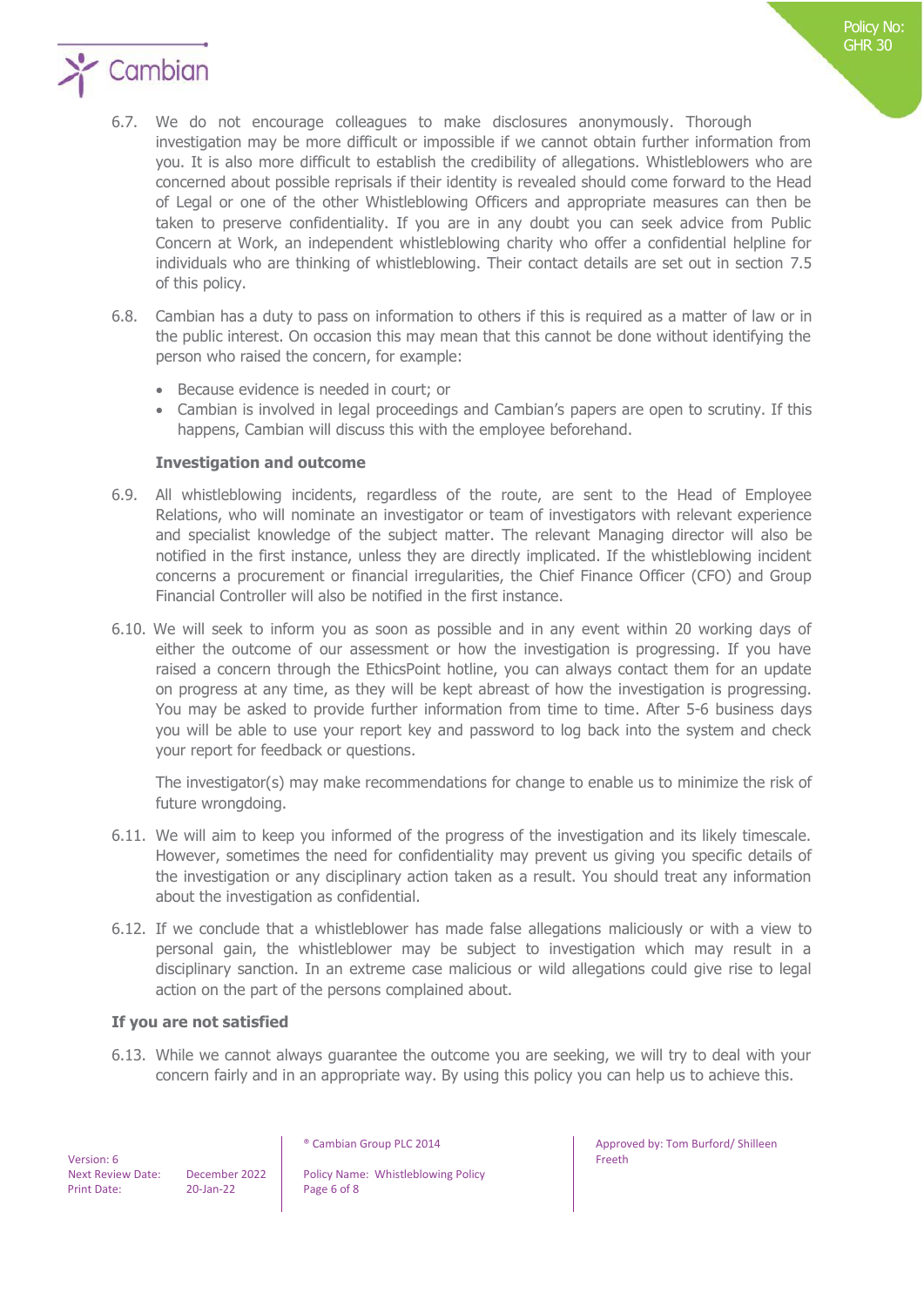

6.14. If you are not happy with the way in which your concern has been handled, you can raise it with one of the other Whistleblowing Officers

#### **External disclosures**

- 6.15. The aim of this policy is to provide an internal mechanism for reporting, investigating, remedying and learning from any wrongdoing in the workplace. In most cases you should not find it necessary to alert anyone externally.
- 6.16. The law recognises that in some circumstances it may be appropriate for you to report your concerns to an external body such as a regulator. It will very rarely if ever be appropriate to alert the media. We strongly encourage you to seek advice before reporting a concern to anyone external. The independent whistleblowing charity, Public Concern at Work, operates a confidential helpline. They also have a list of prescribed regulators for reporting certain types of concern. Their contact details are included in section 7.5.
- 6.17. Whistleblowing concerns usually relate to the conduct of our colleagues, but they may sometimes relate to the actions of a third party, such as a customer, supplier or service provider. In some circumstances the law will protect you if you raise the matter with the third party directly. However, we encourage you to report such concerns internally first.

#### **Protection and support for whistleblowers**

- 6.18. It is understandable that whistleblowers are sometimes worried about possible repercussions. We aim to encourage openness and will support colleagues who raise genuine concerns under this policy, even if they turn out to be mistaken.
- 6.19. Whistleblowers must not suffer any detrimental treatment as a result of raising a concern. Detrimental treatment includes dismissal, disciplinary action, threats or other unfavourable treatment connected with raising a concern. If you believe that you have suffered any such treatment as a result of raising a whistleblowing matter, you should inform the Whistleblowing Officers immediately. If the matter is not remedied you should raise it formally using our Grievance Procedure.
- 6.20. You must not threaten or retaliate against whistleblowers in any way. If you are involved in such conduct you may be subject to disciplinary action. In some cases the whistleblower could have a right to sue you personally for compensation in an employment tribunal.
- 6.21**.** An instruction to cover up wrongdoing is itself a disciplinary offence. If told not to raise or pursue any concern, even by a person in authority such as a manager, employees should not agree to remain silent. They should report the matter to one of the Whistleblowing Officers or the whistleblowing hotline.

## **7. Accountability**

- 7.1 The Whistleblowing Officers, whose details are set out in below have day-to-day operational responsibility for this policy, and must ensure that all managers, head teachers and other colleagues who may deal with concerns or investigations under this policy receive regular and appropriate guidance on its use.
- 7.4. All colleagues are responsible for the success of this policy and should ensure that they use it to disclose any suspected danger or wrongdoing.
- 7.5. Contact details:

 Version: 6 Print Date: 20-Jan-22 Page 7 of 8

Next Review Date: December 2022 | Policy Name: Whistleblowing Policy